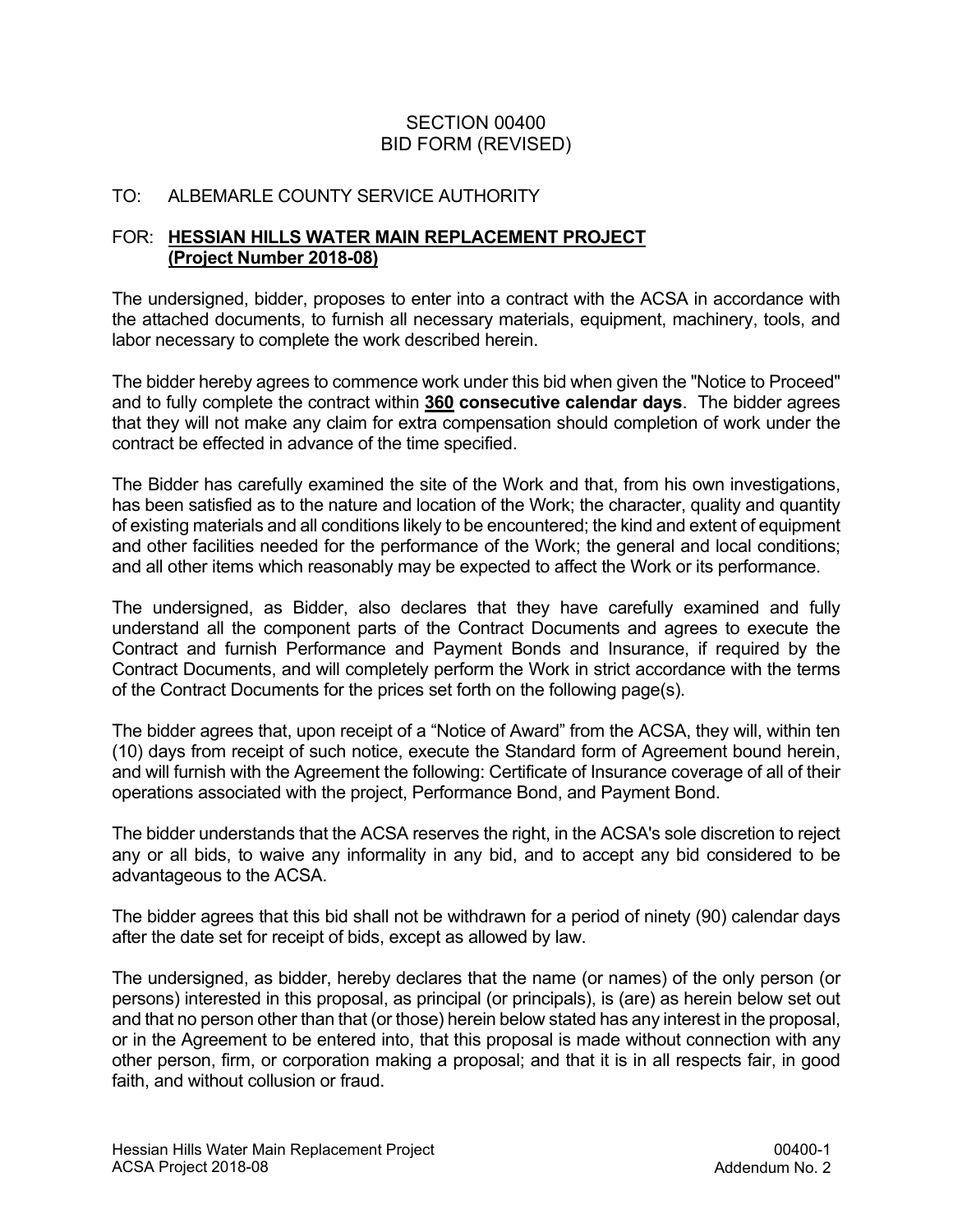# **ALBEMARLE COUNTY SERVICE AUTHORITY HESSIAN HILLS WATER MAIN REPLACEMENT PROJECT**

#### **Project Number 2018-08**

INSTRUCTIONS: The Bidder shall fill in all blanks providing the following: The Bidder's proposed amount of cost per Unit Price in words; the Bidder's proposed Unit Price in figures; and the Bidder's proposed computed total price in figures, for each Contract Item described below. (The computed total price is obtained by multiplying the Estimated Quantity by the Bidder's Unit Price.) Written amounts shall govern in case of discrepancy between the amounts stated in writing and the amounts stated in figures. In case of discrepancy between unit prices and totals, unit prices will prevail. Refer to Section 01200 for a detailed description of each contract item number.

All blanks shall be filled in.

| <b>CONTRACT</b><br><b>ITEM NO.</b> | <b>DESCRIPTION OF WORK</b><br><b>UNIT PRICE IN WORDS</b>                                                                                                                                                                                                                                                                             | <b>ESTIMATED</b><br><b>QUANTITY</b> | <b>UNIT PRICE</b> | <b>COMPUTED</b><br><b>TOTAL PRICE</b> |
|------------------------------------|--------------------------------------------------------------------------------------------------------------------------------------------------------------------------------------------------------------------------------------------------------------------------------------------------------------------------------------|-------------------------------------|-------------------|---------------------------------------|
| 1                                  | Mobilization (not to exceed 3% of<br>construction cost subtotal)<br><b>Dollars</b><br><u> 1989 - Johann Stoff, fransk politik (</u><br>and __________________________Cents                                                                                                                                                           | Lump<br>Sum                         | $\frac{1}{2}$     | $\sim$                                |
| $\overline{2}$                     | 12-Inch Zinc-Coated Ductile Iron (DIP)<br><b>Water Main Installation</b><br><b>Dollars</b><br><u> 1980 - Johann Barbara, martxa al</u><br>and __________________________Cents                                                                                                                                                        | 4,215<br>L.F.                       | $\frac{1}{2}$     | \$                                    |
| 3                                  | 10-Inch Zinc-Coated Ductile Iron (DIP)<br><b>Water Main Installation</b><br>and Cents                                                                                                                                                                                                                                                | 9<br>L.F.                           | $\frac{1}{2}$     | \$                                    |
| $\overline{4}$                     | 8-Inch Zinc-Coated Ductile Iron (DIP)<br><b>Water Main Installation</b><br><b>Dollars</b><br>Cents<br>and the contract of the contract of the contract of the contract of the contract of the contract of the contract of the contract of the contract of the contract of the contract of the contract of the contract of the contra | 9,518<br>L.F.                       | \$                | \$                                    |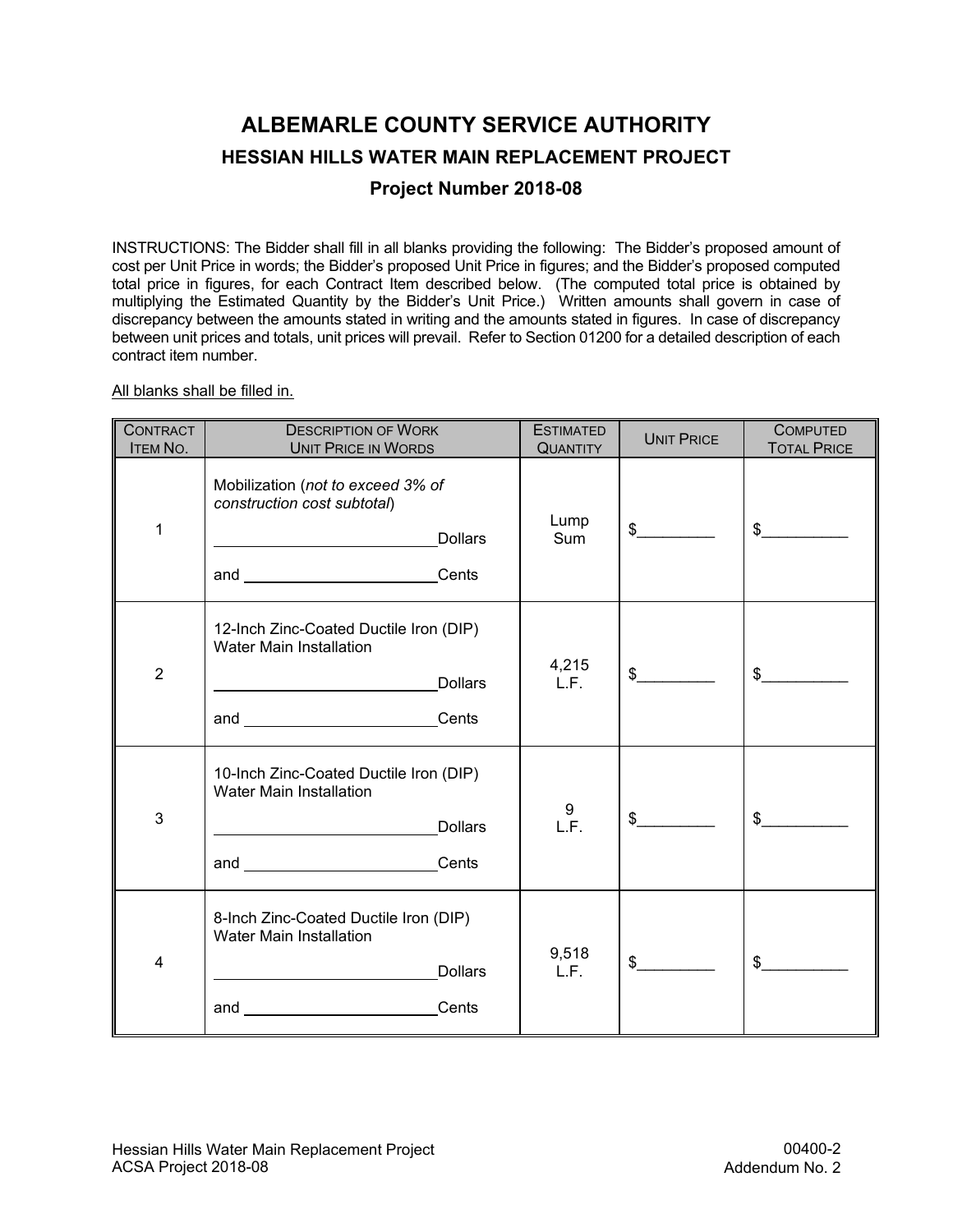| <b>CONTRACT</b><br><b>ITEM NO.</b> | <b>DESCRIPTION OF WORK</b><br><b>UNIT PRICE IN WORDS</b>                                                                                                                                                                 | <b>ESTIMATED</b><br><b>QUANTITY</b> | <b>UNIT PRICE</b> | <b>COMPUTED</b><br><b>TOTAL PRICE</b> |
|------------------------------------|--------------------------------------------------------------------------------------------------------------------------------------------------------------------------------------------------------------------------|-------------------------------------|-------------------|---------------------------------------|
| 5                                  | 6-Inch Zinc-Coated Ductile Iron (DIP)<br>Water Main Installation (shall include all<br>piping lengths associated with Item No. 12,<br>Fire Hydrant Installation)<br><b>Dollars</b><br>and _________________________Cents | 2,307<br>L.F.                       | $\frac{1}{2}$     | $\frac{1}{2}$                         |
| 6                                  | 4-Inch Zinc-Coated Ductile Iron (DIP)<br>Water Main Installation<br><b>Dollars</b><br>and __________________________Cents                                                                                                | 215<br>L.F.                         | $\frac{1}{2}$     | $\mathfrak s$                         |
| $\overline{7}$                     | 12-Inch x 8-Inch Tapping Sleeve, Valve<br>and Box<br><b>Dollars</b><br>and <u>Cents</u>                                                                                                                                  | 1<br><b>EACH</b>                    | $\frac{1}{2}$     | $\frac{1}{2}$                         |
| 8                                  | 12-Inch Gate Valve Installation<br><b>Dollars</b><br>and ____________________________Cents                                                                                                                               | 24<br><b>EACH</b>                   | $\sim$            | $\frac{1}{2}$                         |
| 9                                  | 8-Inch Gate Valve Installation<br><b>Dollars</b><br>Cents                                                                                                                                                                | 47<br><b>EACH</b>                   | $\frac{1}{2}$     | \$                                    |
| 10                                 | 6-Inch Gate Valve Installation (shall<br>include all gate valves associated with<br>Item No. 12, Fire Hydrant Installation)<br><b>Dollars</b><br>and Cents                                                               | 44<br><b>EACH</b>                   | $\frac{1}{2}$     | $\mathsf{\$}$                         |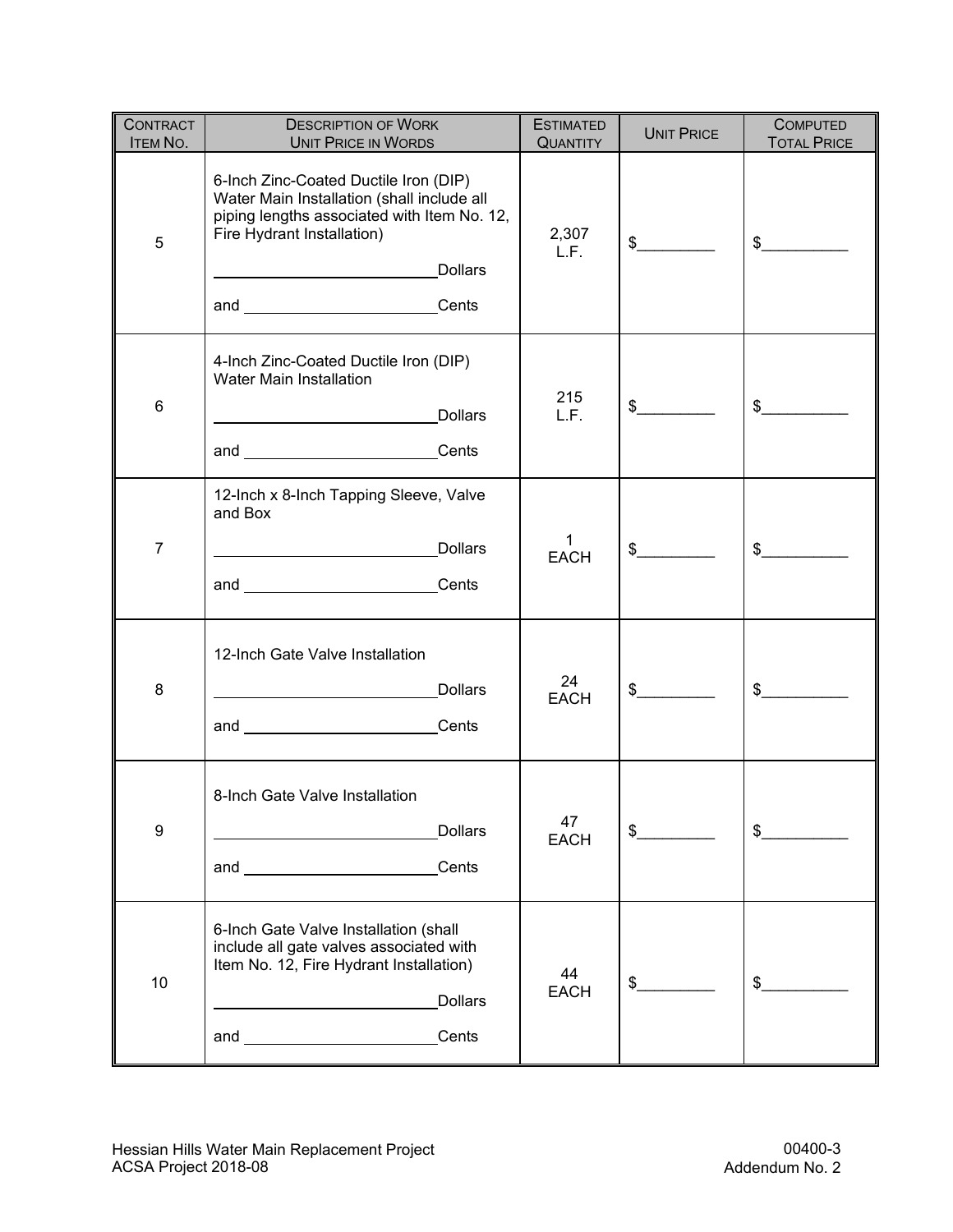| <b>CONTRACT</b><br>ITEM NO. | <b>DESCRIPTION OF WORK</b><br><b>UNIT PRICE IN WORDS</b>                                                                                                                                                                                                                       | <b>ESTIMATED</b><br><b>QUANTITY</b> | <b>UNIT PRICE</b> | <b>COMPUTED</b><br><b>TOTAL PRICE</b> |
|-----------------------------|--------------------------------------------------------------------------------------------------------------------------------------------------------------------------------------------------------------------------------------------------------------------------------|-------------------------------------|-------------------|---------------------------------------|
| 11                          | 4-Inch Gate Valve Installation<br><b>Dollars</b><br>and ________________________Cents                                                                                                                                                                                          | 5<br><b>EACH</b>                    | $\sim$            | $\frac{1}{2}$                         |
| 12                          | Fire Hydrant Installation<br><b>Dollars</b><br>and ________________________Cents                                                                                                                                                                                               | 32 <sup>°</sup><br><b>EACH</b>      | $\frac{1}{2}$     | $\frac{1}{2}$                         |
| 13                          | <b>Blow Off Assembly</b><br>(Dead End, Type "A")<br>Dollars<br>and _________________________Cents                                                                                                                                                                              | $\overline{2}$<br><b>EACH</b>       | $\frac{1}{2}$     | $\frac{1}{2}$                         |
| 14                          | 1-Inch Air Release Valve<br><b>Dollars</b><br><u> 1980 - Johann Barn, mars ann an t-Amhain Aonaich an t-Aonaich an t-Aonaich ann an t-Aonaich ann an t-Aonaich</u><br>and _________________________Cents                                                                       | 5<br><b>EACH</b>                    | $\frac{1}{2}$     | $\frac{1}{2}$                         |
| 15                          | 2-Inch Air Release Valve<br>Dollars<br>Cents<br>and the contract of the contract of the contract of the contract of the contract of the contract of the contract of the contract of the contract of the contract of the contract of the contract of the contract of the contra | $\mathbf 1$<br><b>EACH</b>          | $\frac{1}{2}$     | $\frac{1}{2}$                         |
| 16                          | 1-Inch Service Connection<br><b>Dollars</b><br>Cents                                                                                                                                                                                                                           | 196<br><b>EACH</b>                  | $\frac{1}{2}$     | $\frac{1}{2}$                         |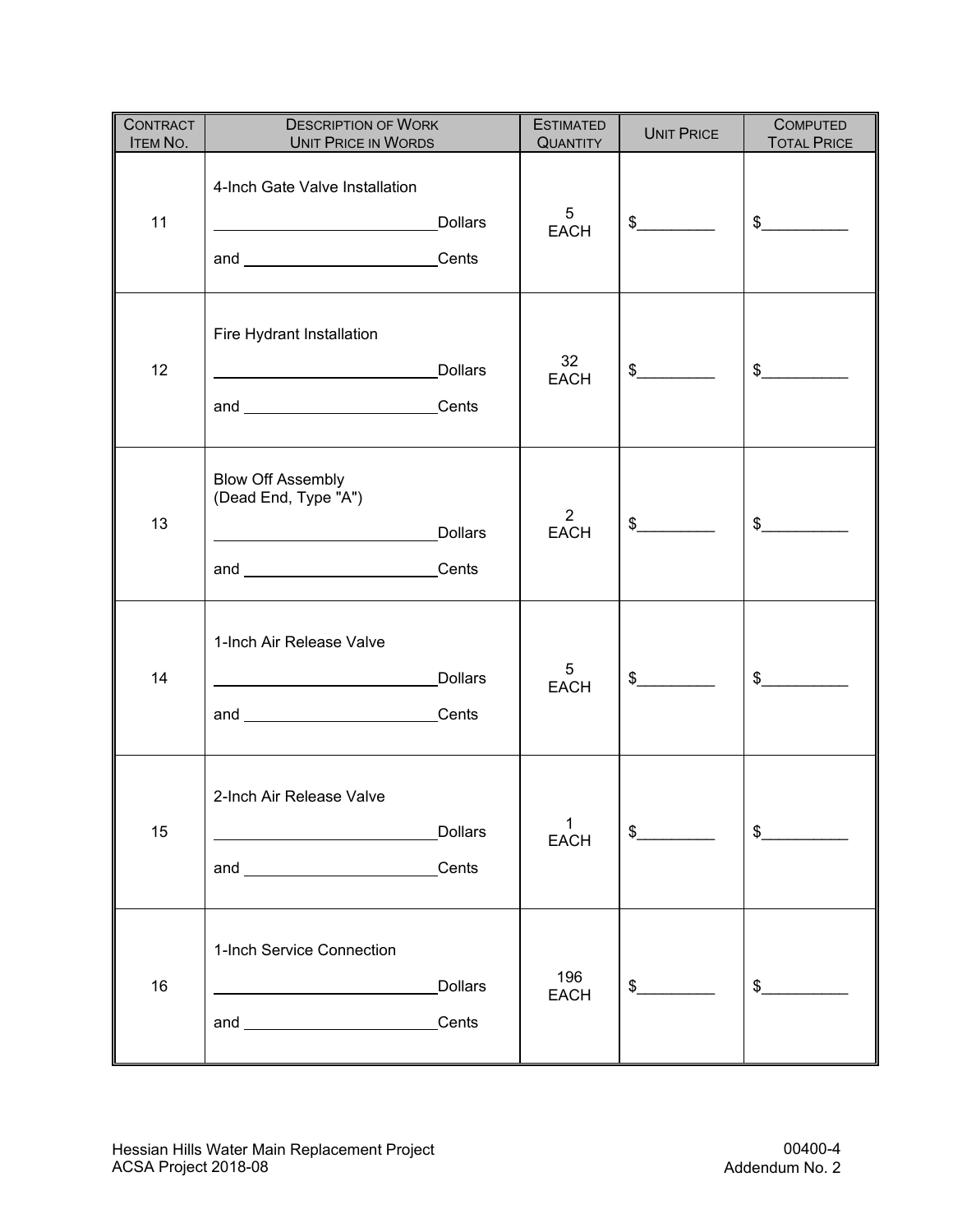| <b>CONTRACT</b><br><b>ITEM NO.</b> | <b>DESCRIPTION OF WORK</b><br><b>UNIT PRICE IN WORDS</b>                                                                                                                                                                                                                                                                                   | <b>ESTIMATED</b><br><b>QUANTITY</b> | <b>UNIT PRICE</b> | <b>COMPUTED</b><br><b>TOTAL PRICE</b> |
|------------------------------------|--------------------------------------------------------------------------------------------------------------------------------------------------------------------------------------------------------------------------------------------------------------------------------------------------------------------------------------------|-------------------------------------|-------------------|---------------------------------------|
| 17                                 | 1-Inch Copper Pipe (Bored Across<br>Barracks Road)<br>and _________________________Cents                                                                                                                                                                                                                                                   | 210<br>L.F.                         | $\frac{1}{2}$     | $\frac{1}{2}$                         |
| 18                                 | 1-Inch Copper Pipe (Open Cut)<br>and _______________________Cents                                                                                                                                                                                                                                                                          | 5,880<br>L.F.                       | $\frac{1}{2}$     | $\frac{1}{2}$                         |
| 19                                 | 5/8-Inch Water Meter in Standard Plastic<br>Meter Box Installation<br>and Cents                                                                                                                                                                                                                                                            | 179<br><b>EACH</b>                  | $\frac{1}{2}$     | $\frac{1}{2}$                         |
| 20                                 | 1-Inch Water Meter in Standard Plastic<br>Meter Box Installation<br>Dollars<br>and _________________________Cents                                                                                                                                                                                                                          | 5<br><b>EACH</b>                    | $\frac{1}{2}$     | $\frac{1}{2}$                         |
| 21                                 | 5/8-Inch Water Meter in Special Traffic<br>Rated Meter Box Installation<br><b>Dollars</b><br>Cents<br>and <u>the contract of the contract of the contract of the contract of the contract of the contract of the contract of the contract of the contract of the contract of the contract of the contract of the contract of the contr</u> | 12 <sup>°</sup><br><b>EACH</b>      | $\frac{1}{2}$     | \$                                    |
| 22                                 | Asphalt Concrete Pavement Surface<br>Restoration, Barracks Road and<br>Georgetown Road<br>(Full Mill and 1-1/2 Inch Overlay)<br><b>Dollars</b><br>Cents                                                                                                                                                                                    | 21,650<br>S.Y.                      | \$                | $\frac{1}{2}$                         |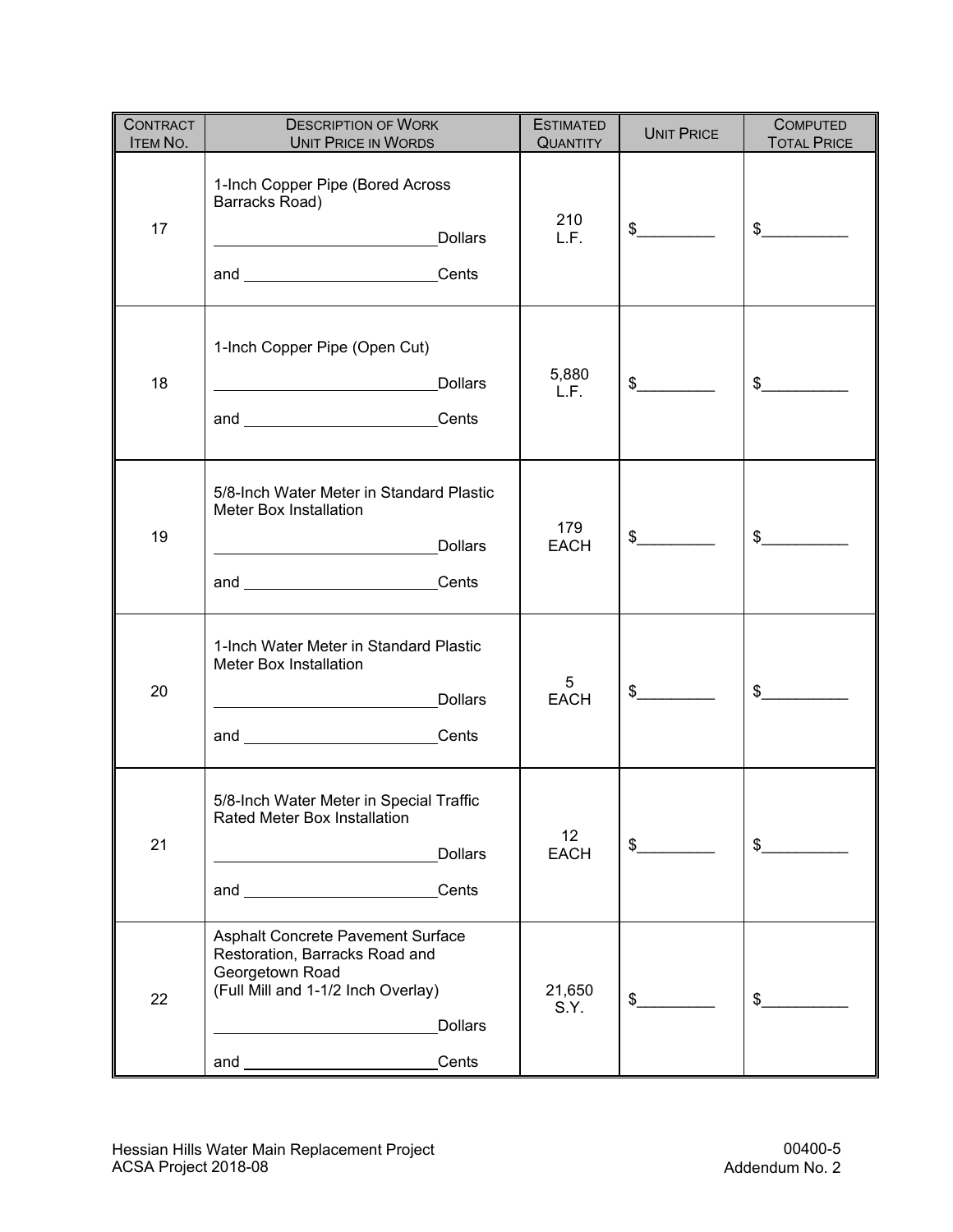| <b>CONTRACT</b><br>ITEM NO. | <b>DESCRIPTION OF WORK</b><br><b>UNIT PRICE IN WORDS</b>                                                                                                          | <b>ESTIMATED</b><br><b>QUANTITY</b> | <b>UNIT PRICE</b> | <b>COMPUTED</b><br><b>TOTAL PRICE</b> |
|-----------------------------|-------------------------------------------------------------------------------------------------------------------------------------------------------------------|-------------------------------------|-------------------|---------------------------------------|
| 23                          | Asphalt Concrete Pavement Surface<br>Restoration, All Other Streets<br>(Full Mill and 1-1/2 Inch Overlay)<br><b>Dollars</b><br>and _________________________Cents | 6,700<br>S.Y.                       | $\frac{1}{2}$     | $\frac{1}{2}$                         |
| 24                          | Asphalt Concrete Pavement Surface<br>Restoration, All Other Streets<br>(Edge Mill and 1-1/2 Inch Overlay)<br><b>Dollars</b><br>and _________________________Cents | 28,800<br>S.Y.                      | $\frac{1}{2}$     | $\frac{1}{2}$                         |
| 25                          | Aggregate Surfaces<br><b>Dollars</b><br><u> 1989 - Johann Barn, fransk politik (d. 1989)</u><br>and __________________________Cents                               | 30<br>C.Y.                          | $\frac{1}{2}$     | $\frac{1}{2}$                         |
| 26                          | <b>Additional Excavation</b><br><b>Dollars</b><br>and Cents                                                                                                       | 1,000<br>C.Y.                       | $\frac{1}{2}$     | $\frac{1}{2}$                         |
| 27                          | Additional Class "D" Concrete<br><b>Dollars</b><br>Cents                                                                                                          | 100<br>C.Y.                         | $\sim$            | $\frac{1}{2}$                         |
| 28                          | Additional Select Fill Type A<br>(Suitable Earth)<br><b>Dollars</b><br>Cents                                                                                      | 100<br>C.Y.                         | $\frac{1}{2}$     | \$                                    |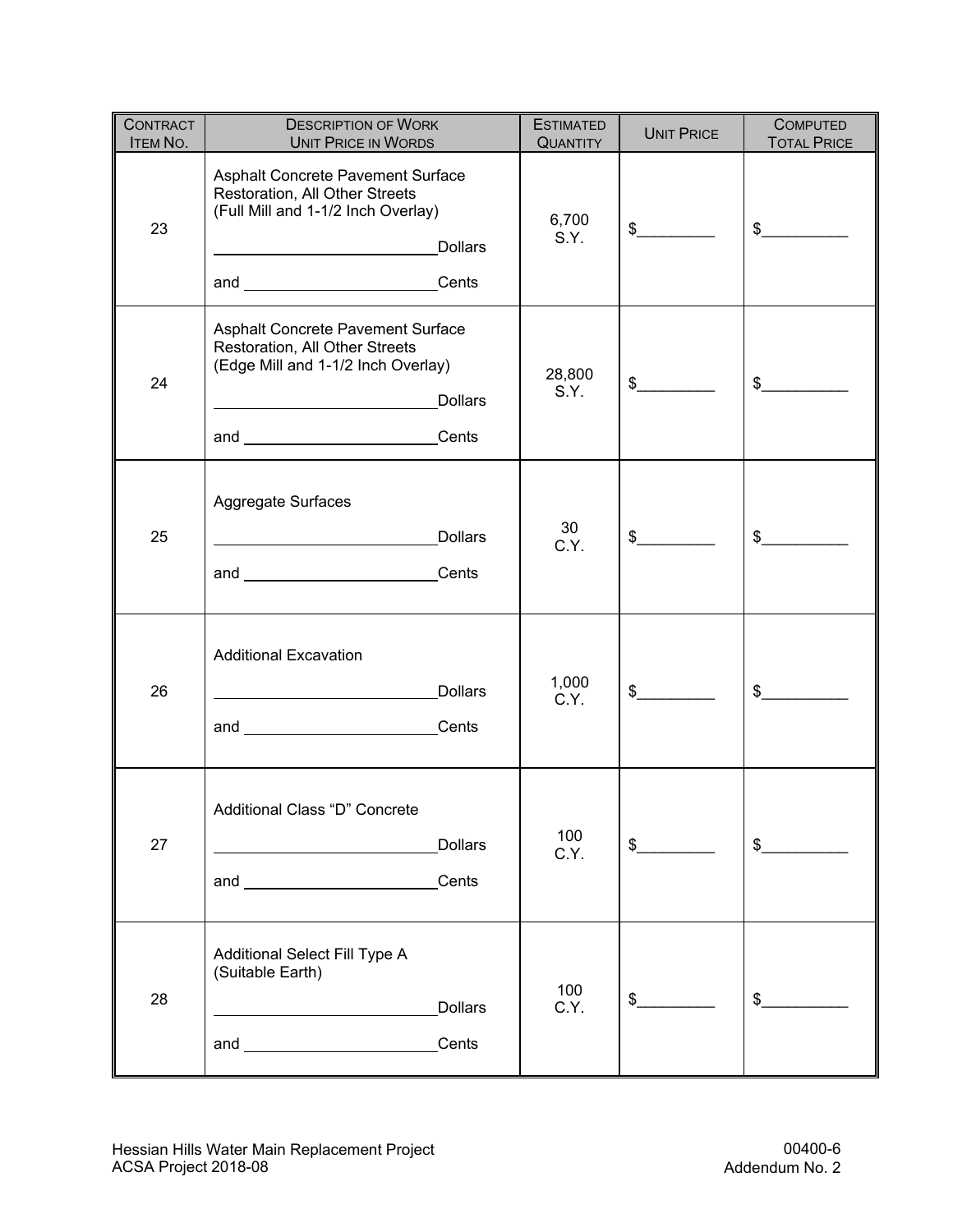| <b>CONTRACT</b><br>ITEM NO. | <b>DESCRIPTION OF WORK</b><br><b>UNIT PRICE IN WORDS</b>                                                                                                                   | <b>ESTIMATED</b><br><b>QUANTITY</b> | <b>UNIT PRICE</b> | <b>COMPUTED</b><br><b>TOTAL PRICE</b> |
|-----------------------------|----------------------------------------------------------------------------------------------------------------------------------------------------------------------------|-------------------------------------|-------------------|---------------------------------------|
| 29                          | Additional Select Fill Type B<br>(Crushed Stone)<br>and _________________________Cents                                                                                     | 900<br>C.Y.                         | $\frac{1}{2}$     | $\frac{1}{2}$                         |
| 30                          | Concrete Median Replacement<br><b>Dollars</b><br>and _________________________Cents                                                                                        | 20<br>S.Y.                          | $\frac{1}{2}$     | $\frac{1}{2}$                         |
| 31                          | Concrete Sidewalk Replacement<br><b>Dollars</b><br>and ________________________Cents                                                                                       | 60<br>S.Y.                          | $\frac{1}{2}$     | $\frac{1}{2}$                         |
| 32                          | Concrete Curb Replacement<br><b>Dollars</b><br>and Cents                                                                                                                   | 130<br>L.F.                         | $\frac{1}{2}$     | $\frac{1}{2}$                         |
| 33                          | Concrete Curb and Gutter Replacement<br><b>Dollars</b><br><u> 1989 - Johann Barbara, martin a</u><br>and __________________________Cents                                   | 190<br>L.F.                         | $\sim$            | $\frac{1}{2}$                         |
| 34                          | Sanitary Manhole Frame and Cover<br>Replacement (as authorized by ACSA)<br><b>Dollars</b><br><u> 1989 - Johann Barbara, martin d</u><br>and _________________________Cents | 38<br><b>EACH</b>                   | $\frac{1}{2}$     | $\frac{1}{2}$                         |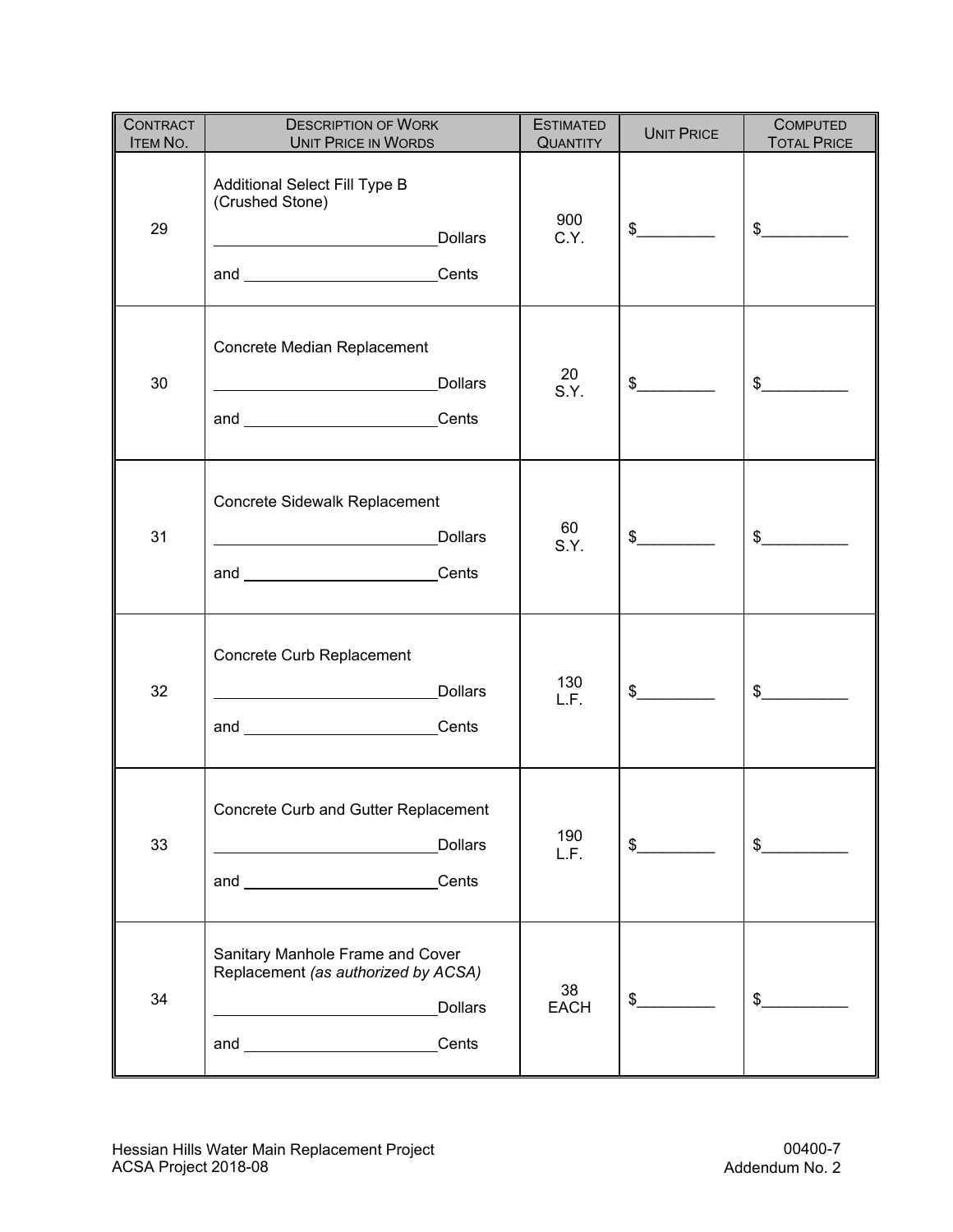| <b>CONTRACT</b><br><b>ITEM NO.</b>                                                                  | <b>DESCRIPTION OF WORK</b><br><b>UNIT PRICE IN WORDS</b>                                                                                                   | <b>ESTIMATED</b><br><b>QUANTITY</b> | <b>UNIT PRICE</b> | <b>COMPUTED</b><br><b>TOTAL PRICE</b> |
|-----------------------------------------------------------------------------------------------------|------------------------------------------------------------------------------------------------------------------------------------------------------------|-------------------------------------|-------------------|---------------------------------------|
| 35                                                                                                  | Utility Test Holes (as authorized by ACSA)<br><b>Dollars</b><br><u> 1989 - Johann Stoff, Amerikaansk politiker (</u><br>and _________________________Cents | 15<br><b>EACH</b>                   | $\frac{1}{2}$     | $\frac{1}{2}$                         |
| 36                                                                                                  | Abandonment of Existing Water Mains<br>and Appurtenances<br><b>Dollars</b><br>and ___________________________Cents                                         | Lump<br>Sum                         | $\frac{1}{2}$     | $\frac{1}{2}$                         |
| 37                                                                                                  | Private PRV Replacement (as authorized<br>by ACSA)<br>Dollars<br>and Cents                                                                                 | 52<br><b>EACH</b>                   | $\frac{1}{2}$     | $\frac{1}{2}$                         |
| 38                                                                                                  | Manhole HHH to Manhole KKK Sewer<br><b>Main Rehabilitation</b><br>Dollars<br>and _________________________Cents                                            | Lump<br>Sum                         | $\frac{1}{2}$     | $\frac{1}{2}$                         |
| Computed Total Amount for All Contract Items in Words<br>(Sum of Contract Items 1 through 38 above) |                                                                                                                                                            |                                     | \$                |                                       |
|                                                                                                     | Cents<br>Dollars and _____________________                                                                                                                 |                                     |                   |                                       |

#### **The Bid must be sworn to by the person signing it in one of the following forms:**

- Form of affidavit where Bidder is an individual
- Form of affidavit where Bidder is partnership<br>- Form of affidavit where Bidder is corporation
- Form of affidavit where Bidder is corporation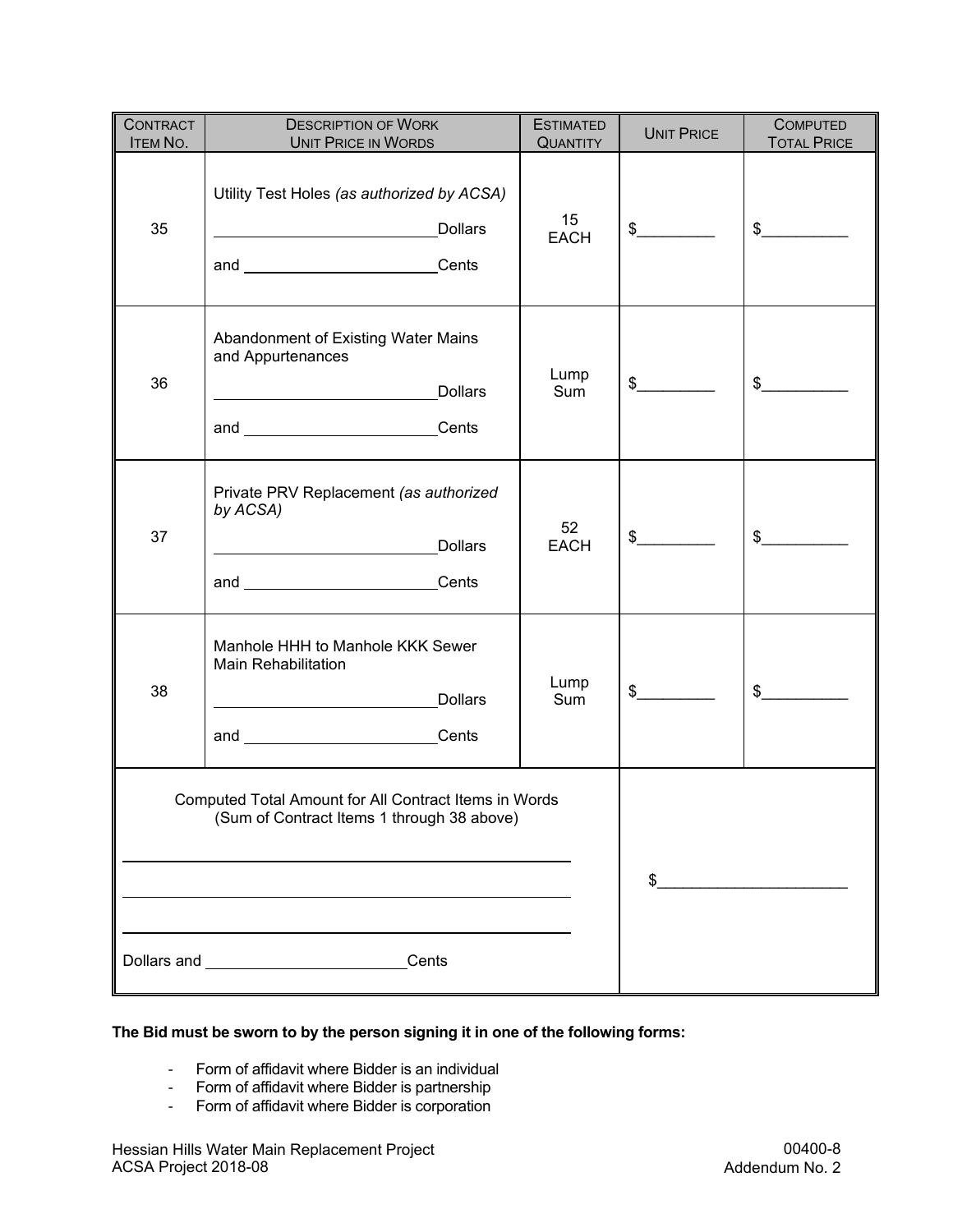# (Form of affidavit where Bidder is an individual)

| (City or County)                                                                        |                                                                                        |
|-----------------------------------------------------------------------------------------|----------------------------------------------------------------------------------------|
| the foregoing Bid and that the several matters therein stated are in all respects true. | being duly sworn, deposes and says: That I am the person described in and who executed |
|                                                                                         | (Signature)                                                                            |
|                                                                                         |                                                                                        |
|                                                                                         |                                                                                        |
|                                                                                         | The foregoing instrument was acknowledged before me this $\_\,$ day of $\_\_$          |
|                                                                                         |                                                                                        |
| Notary Public                                                                           |                                                                                        |
| My Commission Expires: ____________________                                             |                                                                                        |
| Notary Registration Number: ________________                                            |                                                                                        |
|                                                                                         | (SEAL)                                                                                 |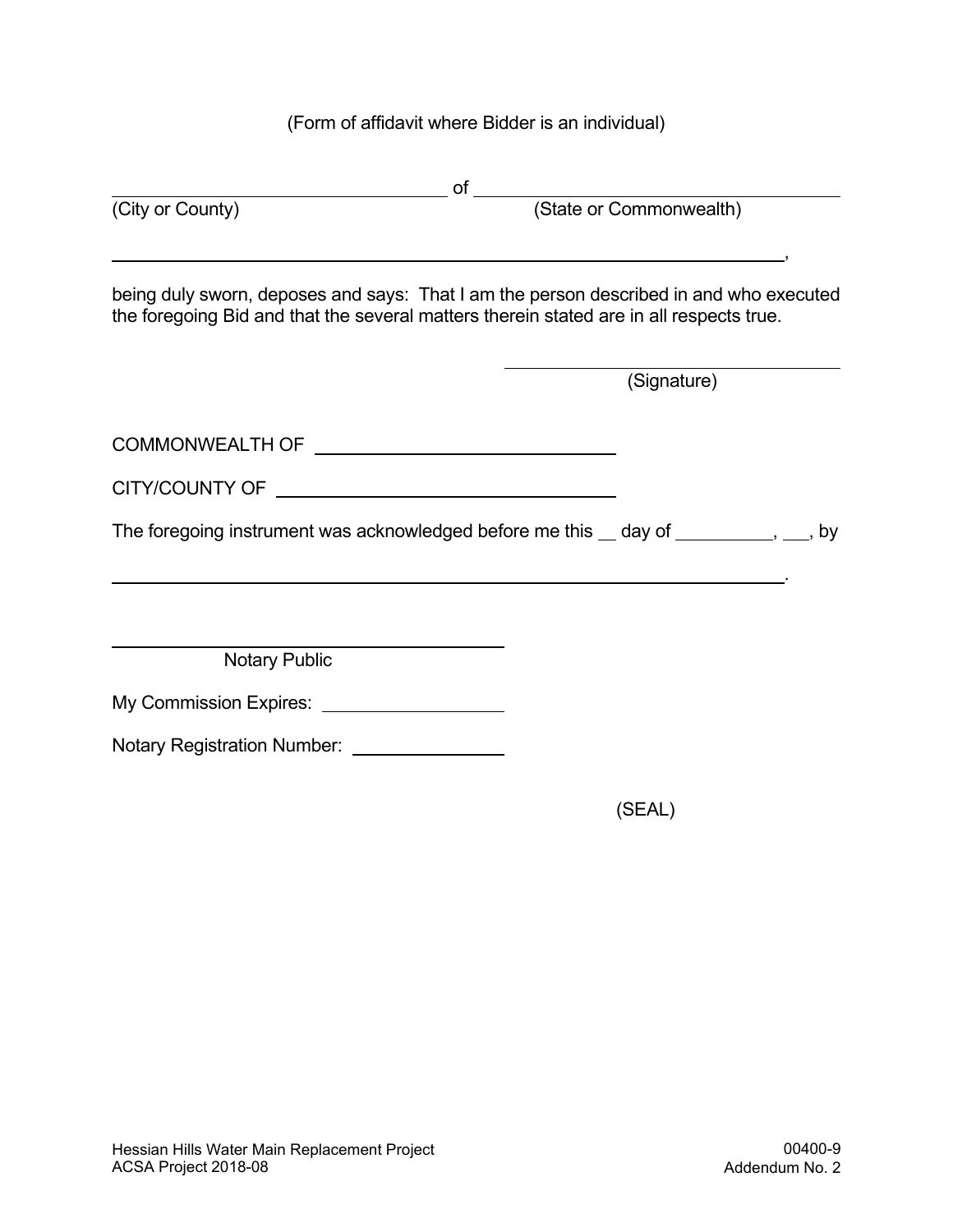(Form of affidavit where Bidder is a partnership)

| (City or County)                                                                                                                                                                                                                          |             |
|-------------------------------------------------------------------------------------------------------------------------------------------------------------------------------------------------------------------------------------------|-------------|
|                                                                                                                                                                                                                                           |             |
| being duly sworn, deposes and says: That I am a general partner of                                                                                                                                                                        |             |
| the partnership described in and which executed the foregoing Bid; that I duly subscribed<br>the name of the partnership thereunto on behalf of the partnership; and that the several<br>matters therein stated are in all respects true. |             |
|                                                                                                                                                                                                                                           | (Signature) |
|                                                                                                                                                                                                                                           |             |
| CITY/COUNTY OF THE CITY/COUNTY OF                                                                                                                                                                                                         |             |
| The foregoing instrument was acknowledged before me this __ day of _________, __, by                                                                                                                                                      |             |
|                                                                                                                                                                                                                                           |             |
| <b>Notary Public</b>                                                                                                                                                                                                                      |             |
| My Commission Expires: _____________________                                                                                                                                                                                              |             |
| Notary Registration Number: _______________                                                                                                                                                                                               |             |
|                                                                                                                                                                                                                                           | (SEAL)      |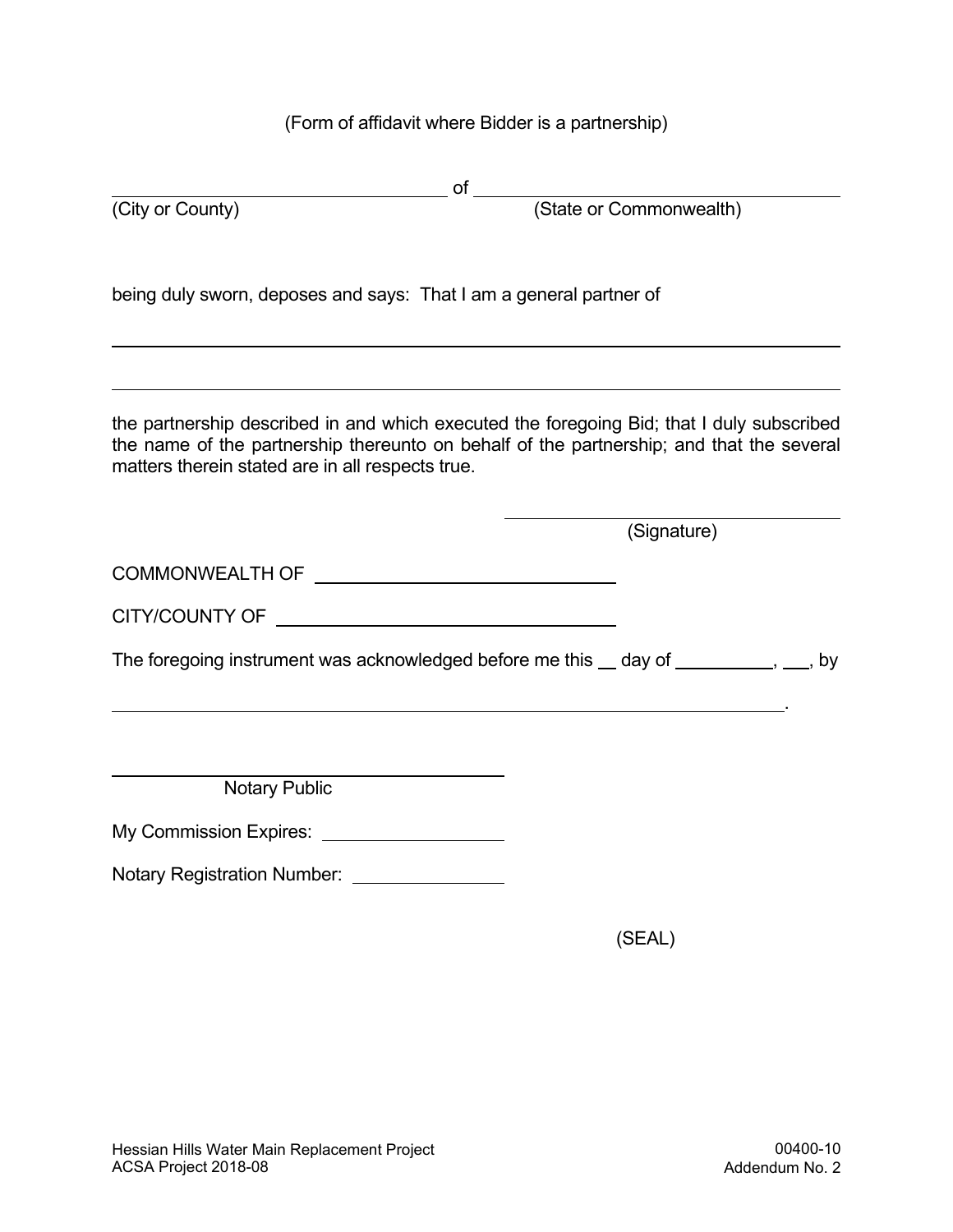(Form of affidavit where Bidder is a corporation)

|                                | being duly sworn, deposes and says: That I reside in the City of ____________; that I                                                                                                                                                                                                                                                                                                  |
|--------------------------------|----------------------------------------------------------------------------------------------------------------------------------------------------------------------------------------------------------------------------------------------------------------------------------------------------------------------------------------------------------------------------------------|
|                                |                                                                                                                                                                                                                                                                                                                                                                                        |
|                                |                                                                                                                                                                                                                                                                                                                                                                                        |
| they are in all respects true. | the corporation described in and which executed the foregoing instrument; that I know the<br>seal of the corporation; that the seal affixed to this instrument is such corporate seal and<br>was so affixed by order of the Board of Directors of the corporation; that I signed my name<br>thereto by like order; and that I have knowledge of the several matters therein stated and |
|                                | (Signature)                                                                                                                                                                                                                                                                                                                                                                            |
|                                |                                                                                                                                                                                                                                                                                                                                                                                        |
|                                |                                                                                                                                                                                                                                                                                                                                                                                        |
|                                | The foregoing instrument was acknowledged before me this __ day of __________, __, by                                                                                                                                                                                                                                                                                                  |
|                                |                                                                                                                                                                                                                                                                                                                                                                                        |
| <b>Notary Public</b>           |                                                                                                                                                                                                                                                                                                                                                                                        |
| My Commission Expires: ___     |                                                                                                                                                                                                                                                                                                                                                                                        |
| Notary Registration Number:    |                                                                                                                                                                                                                                                                                                                                                                                        |
|                                | (SEAL)                                                                                                                                                                                                                                                                                                                                                                                 |
|                                |                                                                                                                                                                                                                                                                                                                                                                                        |

### END OF SECTION 00400